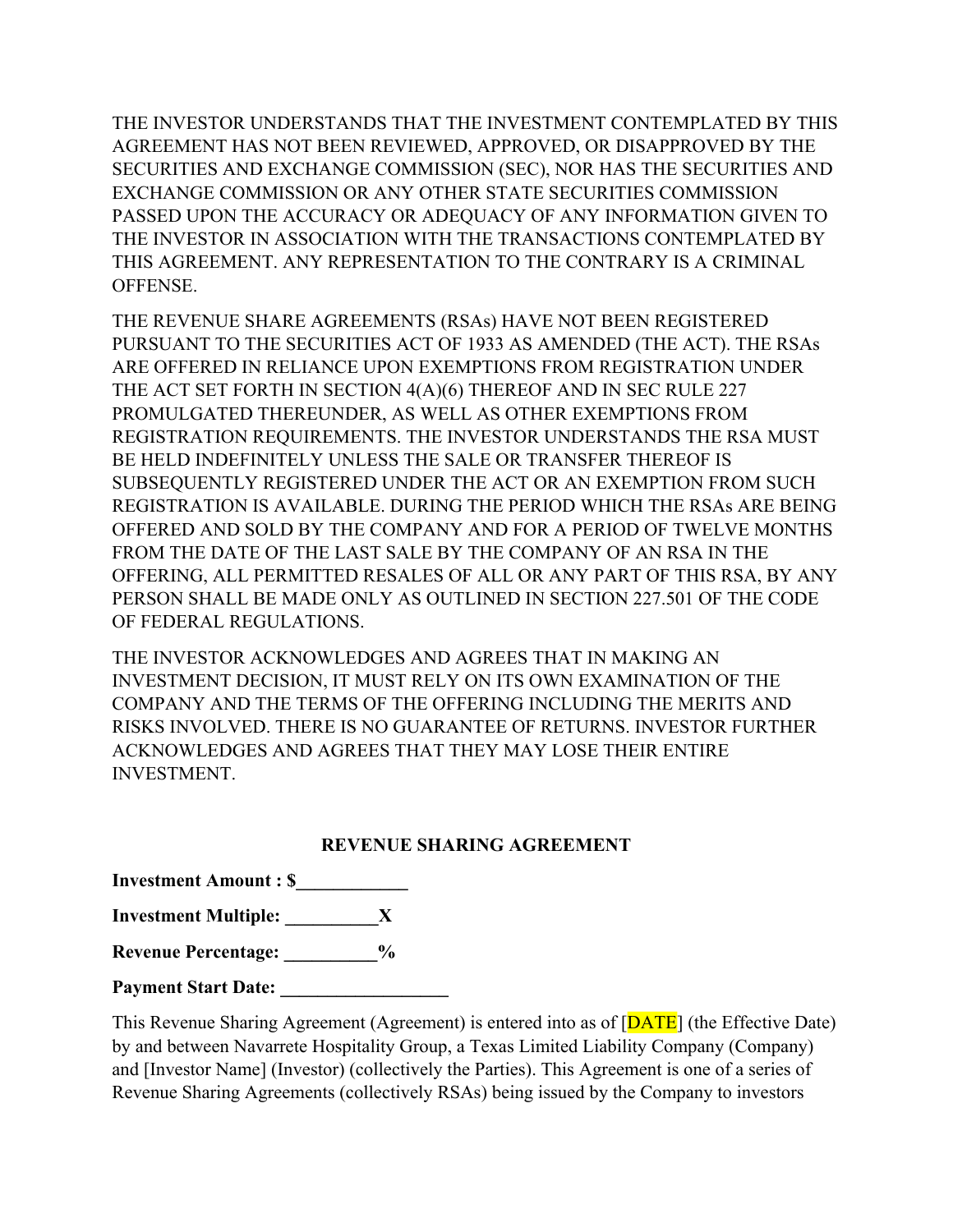pursuant to the terms of those certain Regulation Crowdfunding Offering Materials dated January 10, 2021, as may be supplemented from time to time (the Offering Material) available on Silicon Prairie Online LLC intermediary (Portal) available at

https://navarettehospitalitygroup.sppx.io pursuant to which the Company will raise up to an aggregate amount of [\$1,000,000] from such investors (the Offering).

## **Section 1: Investment Amount**

Investor agrees to invest the following amount:  $\prod$  (the Investment Amount).

## **Section 2: Defined Terms**

"**Change in Control**" means (a) the Company's consummation of a merger, consolidation, reorganization or similar business transaction, unless immediately after such transaction more than

50% of the outstanding voting power of the surviving or resulting entity is held by persons or entities

who were members of the Company immediately before the transaction; or (b) the Company's

consummation of a sale of all or substantially all its assets.

"**Confidential Information**" means, whether or not such information is designated or marked

by the Company as confidential, proprietary, or secret, (a) any and all financial, technical and other

information regarding the Company and its business, products, assets, or properties; and (b) any and

all proprietary information, materials, know-how and trade secrets of the Company regarding the

ideas, technology, products, business, or business methods (whether or not in written, electronic,

machine readable or other tangible form) of the Company, any parent, subsidiary, or affiliate of the

Company, or any of their respective officers, directors, members, managers, employees, or agents.

"**Closing**" means the point at which the earlier of the expiration or termination of the Offering by the Company or the aggregate amount of \$[1,000,000] has been invested and the transfer of subscriber funds to a deposit account maintained by the Company has been initiated, which funds shall constitute net Offering proceeds usable by the Company for the purposes outlined in the Offering Material.

"**Maximum Revenue Share Amount**" means an amount equal to [1.5] times the Investment Amount for the first \$250,000 raised and [1.4] times the Investment Amount thereafter.

"**Monthly Gross Revenue**" means all gross revenues collected by the Company during the Monthly Revenue Sharing Period.

"**Monthly Revenue Share Amount**" means an amount determined pursuant to the following

formula: ((Investment Amount/Total Investment Amount) x Revenue Percentage) x Monthly Gross Revenue for the applicable calendar month.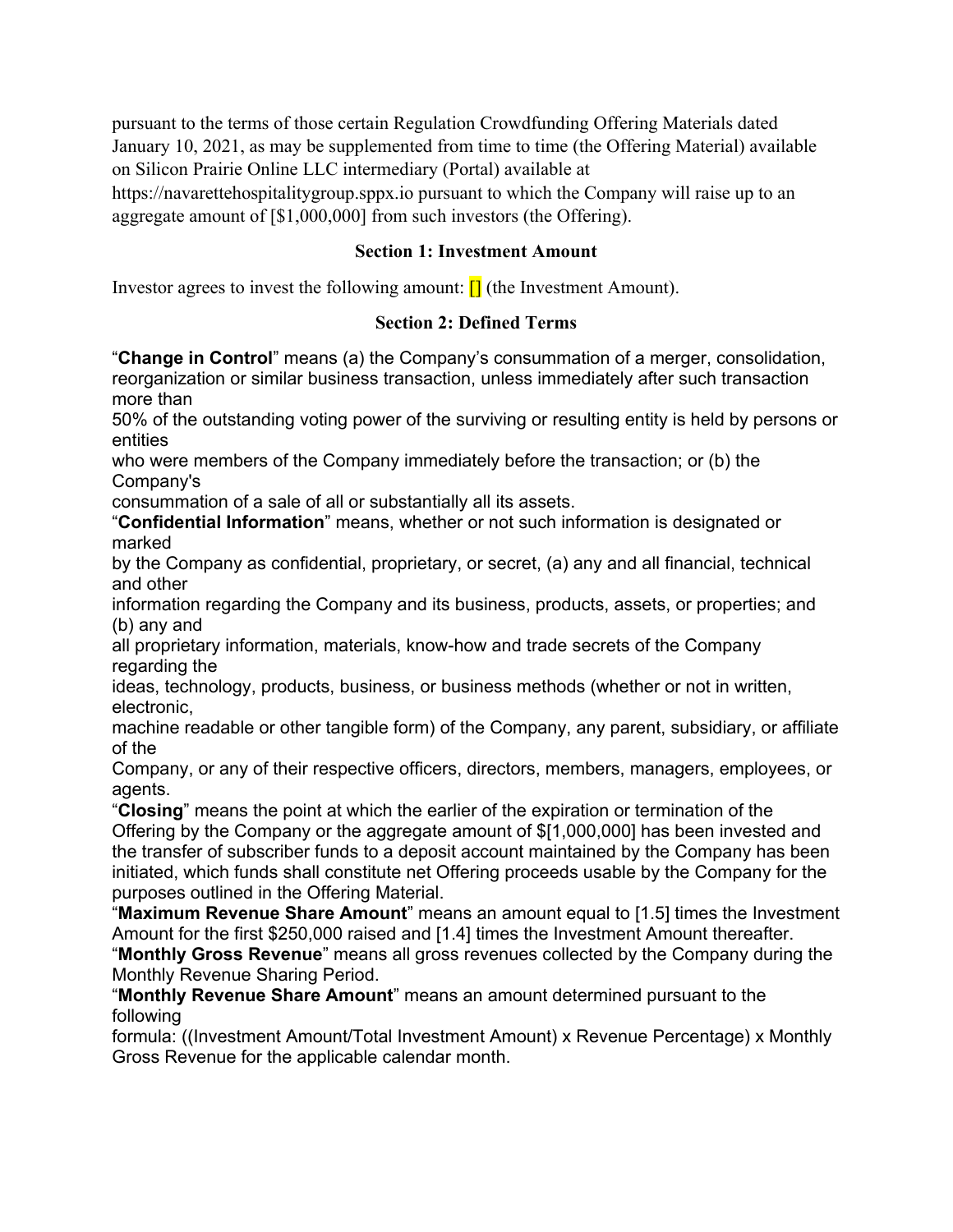"**Monthly Revenue Sharing Period**" means the period commencing with the first full month following the Closing when the Company has earned Monthly Gross Revenue and ending upon the termination of this Agreement.

"**Permitted Deferral**" Company, at its sole discretion may defer up to two (2) payments of the Monthly Revenue Share Amount with no penalty upon ten (10) days' notice to the Investor. No, deferral, however, shall affect the Maximum Revenue Share Amount, which shall become fully due on the Termination Date, as defined in Section 10 of this Agreement. "**Revenue Percentage**" means six percent (6.0%).

"**Total Investment Amount**" shall mean the total original amount of investments actually received by the Company from all investors subscribing for RSAs in connection with the Offering.

# **Section 3: Company Representations**

(a) The Company is a limited liability company duly organized, validly existing and in good standing under the laws of the state of its incorporation, and has the power and authority to own, lease and operate its properties and carry on its business as set forth in the Offering Material.

(b) The execution, delivery and performance by the Company of this Agreement is within the power of the Company and has been duly authorized by all necessary actions on the part of the Company. This Agreement constitutes a legal, valid, and binding obligation of the Company, enforceable against the Company in accordance with its terms, except as limited

by bankruptcy, insolvency or other laws of general application relating to or affecting the enforcement of creditors' rights generally and general principles of equity. To the knowledge of

the Company, it is not in violation of: (i) its current certificate of incorporation or bylaws; (ii) any material statute, rule, or regulation applicable to the Company; or (iii) any material indenture or contract to which the Company is a party or by which it is bound, where, in each case, such

violation or default, individually, or together with all such violations or defaults, could reasonably be expected to have a material adverse effect on the Company.

(c) The performance and consummation of the transactions contemplated by this Agreement do not and will not: (i) violate any material judgment, statute, rule or regulation applicable to the Company; (ii) result in the acceleration of any material indenture or contract to which the Company is a party or by which it is bound; or (iii) result in the creation or imposition of any lien upon any property, asset or revenue of the Company (except for any liens arising under

the RSAs) or the suspension, forfeiture, or nonrenewal of any material permit, license, or authorization applicable to the Company, its business, or operations.

(d) No consents or approvals are required in connection with the performance of this Agreement, other than: (i) the Company's corporate approvals; and (ii) any qualifications

or filings under applicable securities laws.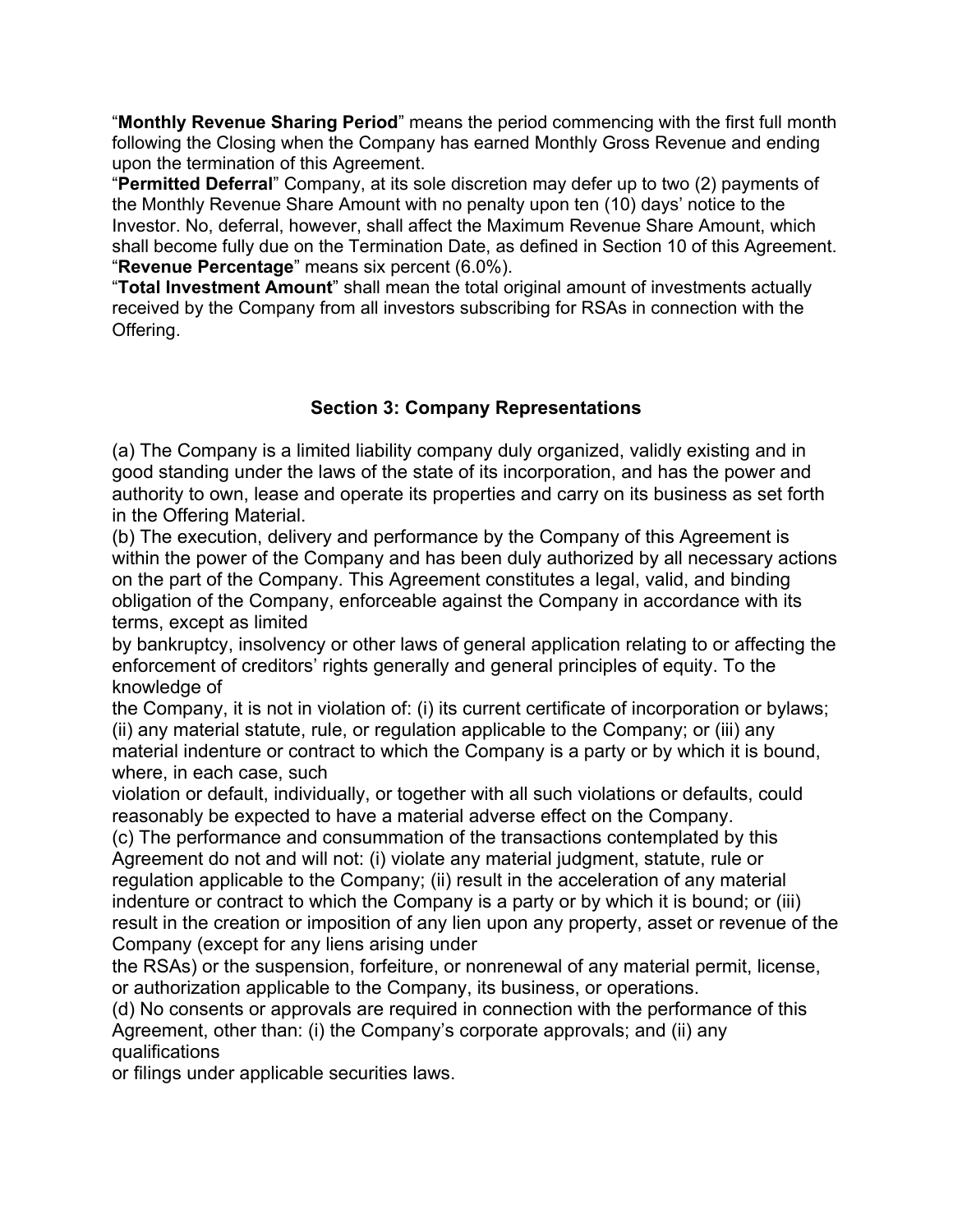(e) The Company's payment obligation to the Investor under this Agreement shall be on parity with the Company's obligations to repay all the investors in connection with the Offering in full,

disbursements shall be made pro-rata through the Portal or third party as selected by the Company.

(f) The Company is not in violation or default in any material respect of any provision of its

organizational documents or in any material respect of any provision of any indebtedness,

indenture, contract, agreement, or instrument, to which it is a party or by which it is bound or, to

its knowledge, of any judgment, order, decree, statute, rule or regulation presently applicable to

the Company where such violation would affect the Agreement. The execution and delivery of the Agreement, the payment and performance by the Company of its obligations under the

Agreement, and the consummation of the transactions contemplated thereby, will not result in any such violation or be in material conflict with or constitute, with or without the passage of time or giving of notice, either a material default under any such provisions or an event that results in the creation of any material lien, encumbrance or charge upon any of the properties or assets of the Company or the suspension, revocation, impairment, forfeiture, or nonrenewal of any material permit, license, authorization, or approval applicable to the Company, its business or operations, or any of its properties or assets, except as provided in this Agreement. Neither the Company's organizational documents, nor any agreement to which the Company is a party require the consent of any party before the Company may enter into the Agreement or pays or performs any of the Company's obligations under the Agreement.

(g) The Company represents that it will act as own transfer agent and will keep record of repayment progress. The Portal might be required to share the Investor's contact information with the Company to enable it to act as the transfer agent.

# **Section 4: Investor Representations**

(a) The Investor has full legal capacity, power, and authority to execute and deliver this Agreement and to perform its obligations hereunder. This Agreement constitutes valid and binding obligation of the Investor, enforceable in accordance with its terms, except as limited by bankruptcy, insolvency or other laws of general application relating to or affecting the

enforcement of creditors' rights generally and general principles of equity.

(b) If the Investor has checked the box next to "Accredited Investor" on the signature page, the Investor represents that he, she, or it is an accredited Investor as such term is defined in Rule 501 of Regulation D under the Securities Act. If the Investor has checked the box next to "Unaccredited Investor" on the signature page, the Investor represents that he, she or it is

complying with the rules and regulations of Regulation Crowdfunding, including the investment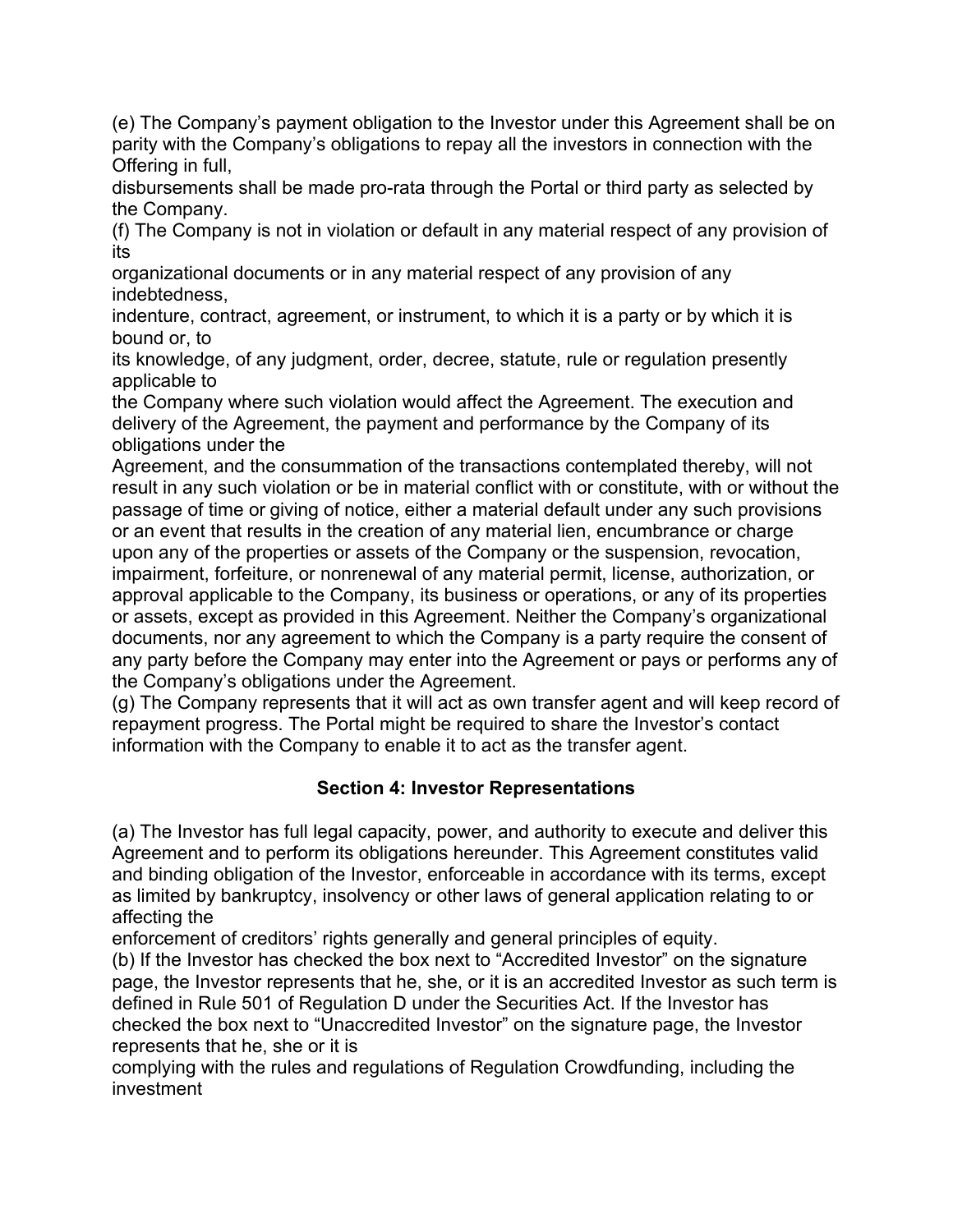limits set forth in Section 4(a)(6) of the Securities Act.

(c) The Investor has been advised that this RSA has not been registered under the Securities Act, or any state securities laws and, therefore, cannot be resold unless they are registered under the Securities Act and applicable state securities laws or unless an exemption from such registration requirements is available.

(d) The Investor is purchasing this RSA for his/her own account for investment, not as a nominee or agent, and not with a view to, or for resale in connection with, the distribution thereof, and the Investor has no present intention of selling, granting any participation in, or otherwise distributing the same.

(e) The Investor has such knowledge and experience in financial and business matters that the Investor is capable of evaluating the merits and risks of such investment, is able to incur a complete loss of such investment without impairing the Investor's financial condition and is able to bear the economic risk of such investment for an indefinite time period.

(f) This investment will not directly or indirectly contravene applicable laws and regulations, including anti-money-laundering laws and regulations. The Investor understands and agrees the Company may undertake any actions the Company deems necessary or appropriate to

ensure compliance with applicable laws, rules, and regulations regarding money laundering or

terrorism. In furtherance of such efforts, the Investor hereby represents, covenants, and agrees

that, to the best of the Investor's knowledge based on reasonable investigation:

i) None of the Investor's capital contributions to the Company (whether payable in cash or otherwise) shall be derived from money laundering or similar activities deemed illegal under

federal laws and regulations.

ii) To the extent within the Investor's control, none of the Investor's capital contributions to the Company will cause the Company or any of its personnel to be in violation of federal anti-money laundering laws, including without limitation the Bank Secrecy Act (31 U.S.C. 5311 *et*

*seq*.), the United States Money Laundering Control Act of 1986 or the International Money

Laundering Abatement and Anti-Terrorist Financing Act of 2001, and any regulations promulgated thereunder.

iii) The Investor acknowledges that due to anti-money laundering requirements operating in the United States, as well as the Company's own internal anti-money laundering policies, the

Company may require further identification of the Investor and the source of its investment

capital before this Agreement can be processed, capital contributions can be accepted or

distributions made. When requested by the Company, the Investor will provide any and all

additional information, and the Investor understands and agrees that the Company may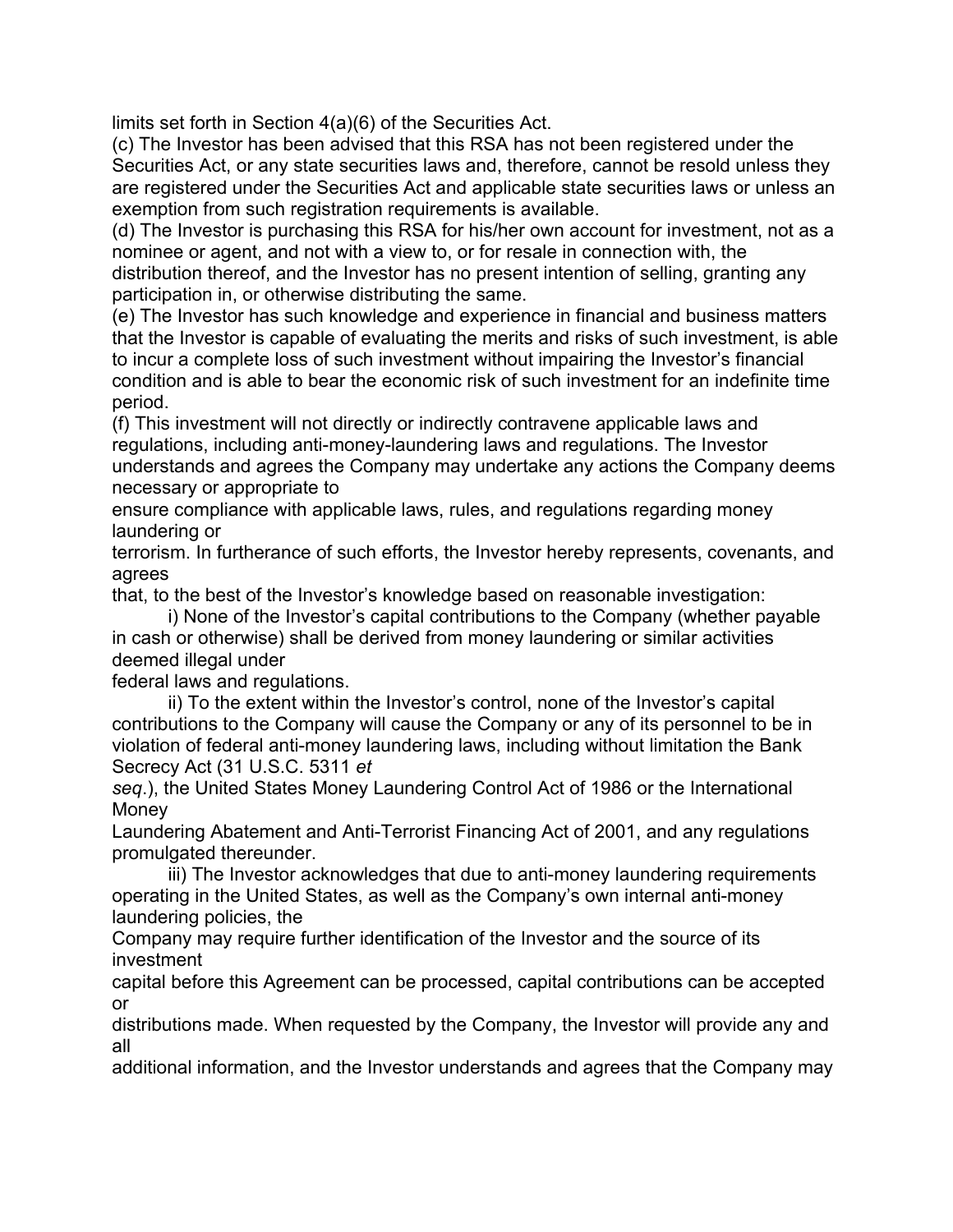release confidential information about the Investor if the Company has determined that such

release is necessary to ensure compliance with all applicable laws and regulations concerning

money laundering and similar activities; provided, that prior to releasing any such information,

the Company shall confirm with counsel that such release is necessary to so ensure said

compliance.

(g) The overall commitment of Investor to investments which are not readily marketable is not

excessive in view of the Investor's net worth and financial circumstances, and this investment will not cause such commitment to become excessive. Investor can bear the economic risk of this investment.

(h) Investor acknowledges that any legal counsel for the Company is legal counsel solely for the

Company regarding this investment and not for Investor, and that Investor may want to have his/her own legal counsel review this Agreement (and related materials) before signing. Investor

acknowledges that any accounting firm for the Company is the accounting firm solely for the

Company and not for Investor, and that Investor may want to have his/her own accountant review this Agreement (and related materials) before signing.

(i) Investor has the requisite knowledge to assess the relative merits and risks of this investment or has relied upon the advice of Investor's professional advisors with regard to an investment in the Company. The Investor acknowledges that the Company has made available the opportunity to ask questions of and receive answers from the Company's officers and directors concerning the terms and conditions of this Agreement, the product and the business and financial condition of the Company, and Investor has received to its satisfaction, such information about the product and the business and financial condition of the Company and the terms and conditions of this

Agreement as it has requested.

# **Section 5: Payments of Monthly Revenue Share Amounts; Late Payments**

Characterization of Investment. The Parties agree that they shall treat this Agreement as debt for financial and tax and all other applicable purposes, and not as equity. Company agrees to comply with all applicable laws governing the making of loans to businesses in the jurisdiction in which it resides.

Commencing with the first full month following the Closing, after the Company is operational, and after the Company has earned Monthly Gross Revenue and until such time as the Investor has received payments from the Company pursuant to this Agreement totaling, in the aggregate, the Maximum Revenue Share Amount, the Investor shall be entitled to receive payment from the Company for each month in an amount equal to the Monthly Revenue Share Amount. All payments of the Monthly Revenue Share Amount shall be paid to the Investor within thirty (30)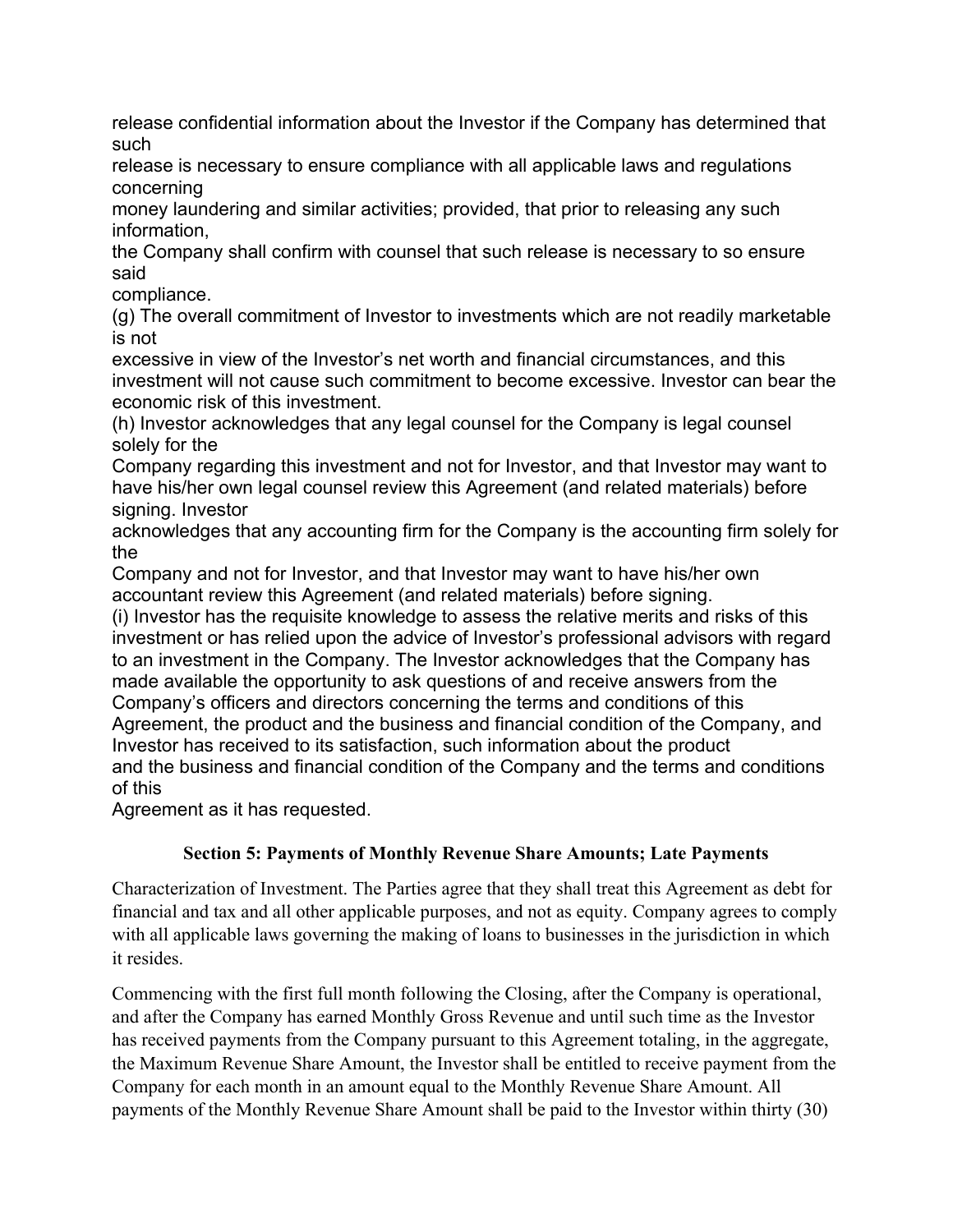calendar days after the last day of any month during which any Monthly Gross Revenues attributable to the Monthly Revenue Share Amount are collected by the Company until the Investor has received payments from the Company pursuant to this Agreement totaling, in the aggregate, the Maximum Revenue Share Amount. For the avoidance of doubt, the Parties shall consider a payment paid when the Company, or its agent, has initiated payment to the Investor by electronic means, or the postmark date for the payment made by check. The Investor agrees to maintain an account with the Portal, or its agent, with the current payment information necessary for payments to be completed; and/or notify the Company at least fifteen (15) days in advance in writing of the address where the Investor will receive payment by check, or changes to the address, or any other information required for the Company to complete payment through any other payment method agreed upon by the Investor and the Company. All such payments to the Investor shall be deposited into the Investor's linked account, if established on the Portal, or a designated agent acting on behalf of the portal, or any other successor account established which may be established by the Investor on the Portal from time to time, or provided via check to the Investor, or through other payment method agreed upon by the Parties and shall be accompanied by an unaudited statement of Monthly Gross Revenues applicable to the payment made to the Investor and prepared by the Company.

All payments to the Investor pursuant to this Agreement shall be reduced by any cash refunds paid (or properly accrued as payable under the Company's financial reporting policies) with respect to the amounts previously reported to the Investor as Monthly Gross Revenue.

No payment of the Monthly Revenue Share Amount made to the Investor by the Company shall be allowed to have an interest payment that exceeds any statutory maximum interest rate imposed by Federal or state law. To the extent that a payment of the Monthly Revenue Share Amount has an estimated interest rate that exceeds a statutory maximum interest rate imposed by Federal or state law, the Company will reduce the payment of the Monthly Revenue Share Amount to the maximum payment allowable under Federal or state laws. The immediate future payments of the Monthly Revenue Share Amount will include any unpaid amounts until there is no balance of any unpaid amounts.

To the extent that any payment of the Monthly Revenue Share Amount is not paid within ten (10) business days of such payment becoming due to the Investor and the delay is not excused, the Company shall be assessed a late payment charge at an annual rate equal to five (5) percent based on the number of days elapsed out of a 365-day calendar year. A delay shall be excused under this paragraph to the extent it is due to events outside of a Company's control, including without limitation, an act of God or the actions or inactions of a third-party payment processor or the Investor, provided that the Company will take reasonable efforts to make the payment as soon as practicable. This late payment charge shall be cumulative and assessed once per month against the unpaid amounts due to the Investor from the Company from the due date until the date of payment thereof and shall accrue and be added to any balance of unpaid amounts and subject to late payment.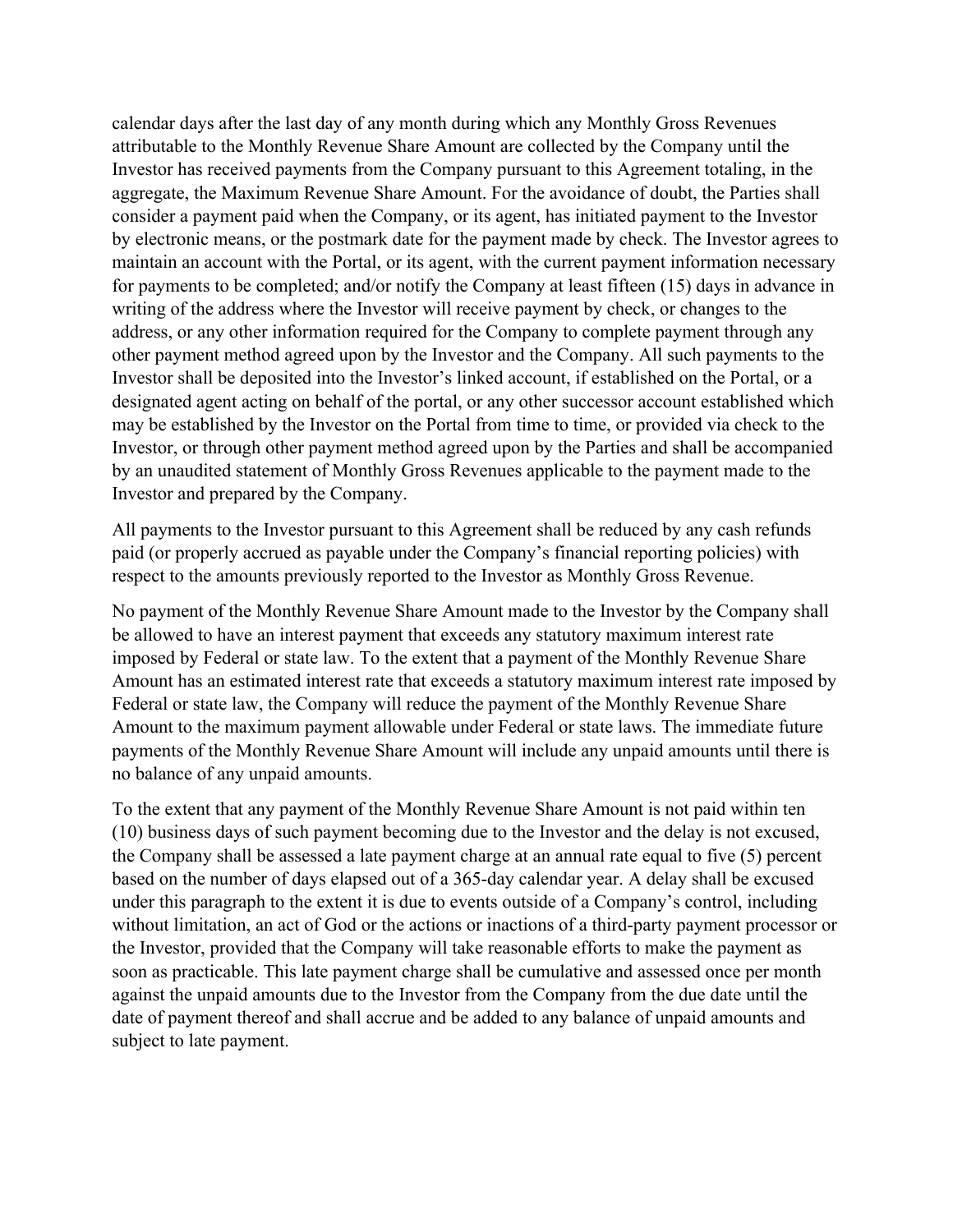In no event shall the Company be obligated to make a payment to the Investor under this Agreement if the aggregate amount of such payments would exceed the Maximum Revenue Share Amount.

#### **Section 4: Payment Upon Change of Control**

Upon a Change of Control any time prior to the payment in full of the Maximum Revenue Share Amount to the Investor, the Company shall pay the Investor, prior to, or simultaneously with the Change in Control, an amount equal to the Maximum Revenue Share Amount less the sum of all previous payments made by the Company to the Investor pursuant to this Agreement. As a direct result of the foregoing, there is no additional economic risk to the Investor associated with a Change in Control.

## **Section 5: Buyout Right of the Company**

The Company may, at its sole discretion, at any time prior to the payment in full of the Maximum Revenue Share Amount to the Investor, buyout the Company's obligation to the Investor under this Agreement and terminate this Agreement by paying the Investor an amount equal to the Maximum Revenue Share Amount less the sum of all previous payments made by the Company to the Investor pursuant to this Agreement. As a direct result of the foregoing, there is no additional economic risk to the Investor associated with a buyout of the Company's obligations herein.

## **Section 6: Information Rights**

The Company will provide the Investor with the following information as to any period during which such Investor's RSA is outstanding: (a) unaudited financial Monthly statements of the Company within thirty (30) days after each calendar month; (b) annual financial statements of the Company within ninety (90) days after the end of each fiscal year, which may or may not be audited, as determined in the sole discretion of the Company, through its representatives; (c) within thirty (30) days after it's filed, a copy of the Company's federal tax return filed with the Internal Revenue Service for each fiscal year of the Company. In addition, the Company will make available to the Investor on the Company's website the Company's Annual Report, as required under Section 227.202 of the Code of Federal Regulations.

#### **Section 7: Inspection Rights**

The Company shall maintain books, records, documents, and other written evidence, consistent with its normal accounting procedures and practice (collectively the Records), sufficient to reasonably and accurately reflect the performance of its obligations under this Agreement and the determination of the Monthly Revenue Share Amount to the Investor. The Investor, at the Investor's expense, shall have access no more than once annually, upon reasonable prior notice, during regular business hours, and in such a reasonable manner determined by the Company so as not to interfere with its regular business activities (including providing access simultaneously to other investors), to the Records, for the sole purpose of confirming, checking, reviewing, examining, or verifying the accuracy of the amounts paid to the Investor under this Agreement, to the extent reasonably necessary for such purpose.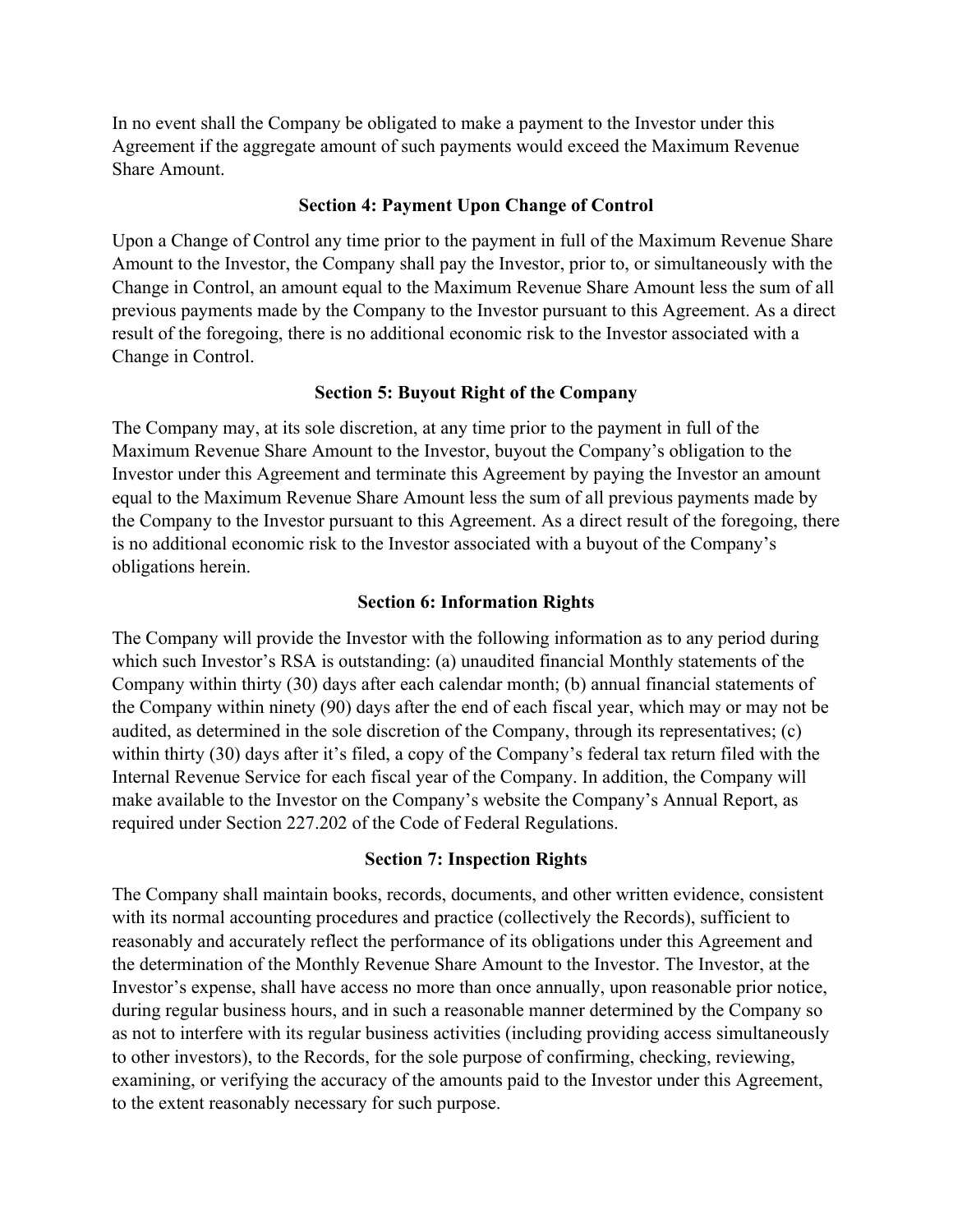## **Section 8: Event of Default; Remedies**

Each of the following events constitutes an Event of Default for purposes of this Agreement:

- (a) If two (2) consecutive payments of the Monthly Revenue Share Amount due to the Investor are not paid by the Company on or prior to the due date to the extent the delay is not excused, as defined in this Agreement, and each such nonpayment continues for period of five (5) business days thereafter, regardless of whether any previous payments remain outstanding;
- (b) An involuntary proceeding has been commenced or an involuntary petition has been filed seeking (i) liquidation, reorganization, or other relief in respect of the Company or any of its debts, or of a substantial part of its assets, under any Federal, state, or foreign bankruptcy, insolvency, receivership, or similar law now or hereafter in effect or (ii) the appointment of a receiver, trustee, custodian, sequester, conservator, or similar official for the Company or for a substantial part of its assets, and in any such case such proceeding or petition has continued undismissed for sixty (60) days or an order or decree approving or ordering any of the foregoing has been entered;
- (c) The Company has: (i) voluntarily commenced any proceeding or filed any petition seeking liquidation, reorganization, or other relief under any Federal, state, or foreign bankruptcy, insolvency, receivership, or similar law now or hereunder in effect; (ii) consented to the institution of, or fail to contest in a timely or appropriate manner, any proceeding or petition described in clause (b) immediately above; (iii) applied for or consent to the appointment of a receiver, trustee, custodian, sequester, conservator, or similar official for the Company or for a substantial part of its assets, (iv) filed an answer admitting the allegations of a petition filed against it in any such proceeding, (v) made a general assignment for the benefit of creditors, or (vi) taken any action for the purpose of effecting any of the foregoing; or
- (d) If (i) the Company breaches any other covenant of the Company contained in this Agreement and such breach continues for a period of thirty (30) business after the Investor delivers written notice of the breach to the Company; or (ii) any representation or warranty made in this Agreement made by the Company shall be materially incorrect when made or deemed made.

If an Event of Default occurs under Section 8(a) or Section 8(d) and is continuing than an amount equal to the Maximum Revenue Share Amount less the sum of all previous payments made by the Company to the Investor under this Agreement shall at the option of the Investor and in the case of an Event of Default pursuant to Section 8(b) or Section 8(c), automatically become and immediately due and payable by the Company to the Investor.

# **Section 9: Unsecured Obligations of the Company**

Notwithstanding anything contained herein to the contrary, the obligations of the Company to the Investor under this Agreement shall be unsecured obligations of the Company. The obligations of this Agreement are the corporate obligations of the Company only and no recourse shall be had against any past, present, or future member of the Company directly or any other business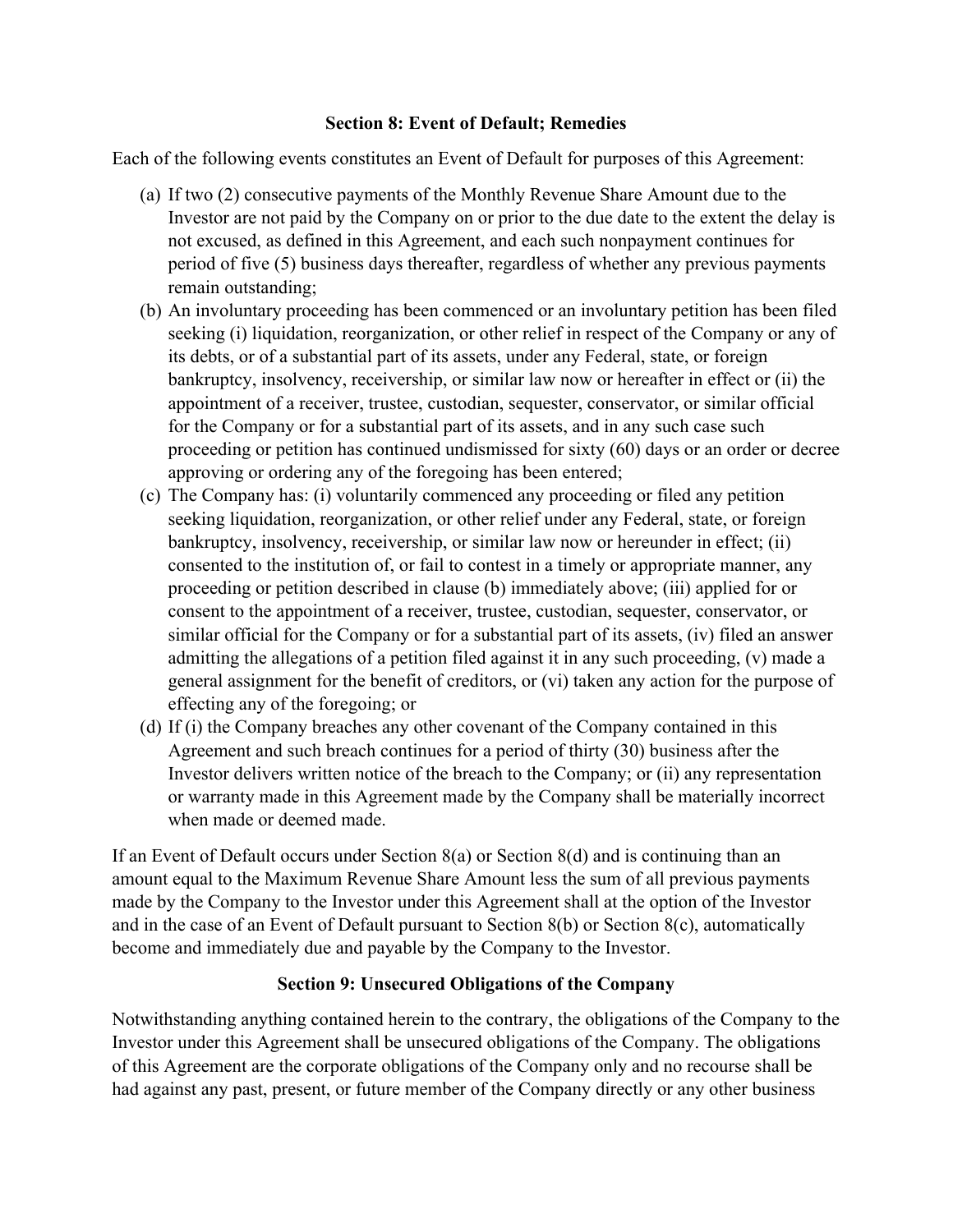interests which they may be involved in the past, present, or future. The obligations in this Agreement shall be handled *pari passu* with all other outstanding RSA obligations of the Company.

#### **Section 10: Termination**

This Agreement and the Company's obligation to pay the Monthly Revenue Share Amount shall automatically terminate by the receipt of the Investor of payments from the Company pursuant to this Agreement totaling, in the aggregate, the Maximum Revenue Share Amount; provided, however, in the event the Investor has not received the Maximum Revenue Share Amount prior to December 31, 2027 (the Termination Date), the Company shall pay to the Investor on or before the Termination Date an amount equal to the Maximum Revenue Share Amount less the sum of all previous payments made by the Company to the Investor pursuant to this Agreement. Notwithstanding the foregoing or anything contained herein to the contrary, the provisions of Section 10 shall survive any termination of this Agreement to the extent set forth therein.

## **Section 11: Use and Ownership of Confidential Information**

The Investor agrees (i) to use all Confidential Information only to the extent necessary to enable the Investor to assess the Investor's Monthly Revenue Share Amount and the Company's determination of the Monthly Revenue Share Amount; (b) not to disclose or provide any Confidential Information to any person or entity without the Company's prior written consent; and (c) not to copy or reproduce any of the Confidential Information. Ownership of all right, title, and interest in the Confidential Information shall remain at all times with the Company and nothing in this Agreement shall give any right, title, or interest in, or license to, any such Confidential Information to the Investor (or any other person or entity). The Investor's obligations set forth in this Section 11 shall survive the termination of this Agreement.

## **Section 12: Notices**

All notices and other communications hereunder shall be in writing and shall be deemed duly delivered if delivered personally upon receipt, or one business day after being delivered by a recognized overnight delivery service or upon transmission if sent via electronic mail (with confirmation of receipt). Notices to each party shall be addressed as follows:

Navarrete Hospitality Group Attention: Jonathan Navarrete 3003 Memorial Ct. #1343 Houston, TX 77007 [nhg@nhgrestaurants.com](mailto:nhg@nhgrestaurants.com)

If to the Investor, to the address set forth to the signature page hereto or the Investor's registered email address with the Portal or Portal's agent.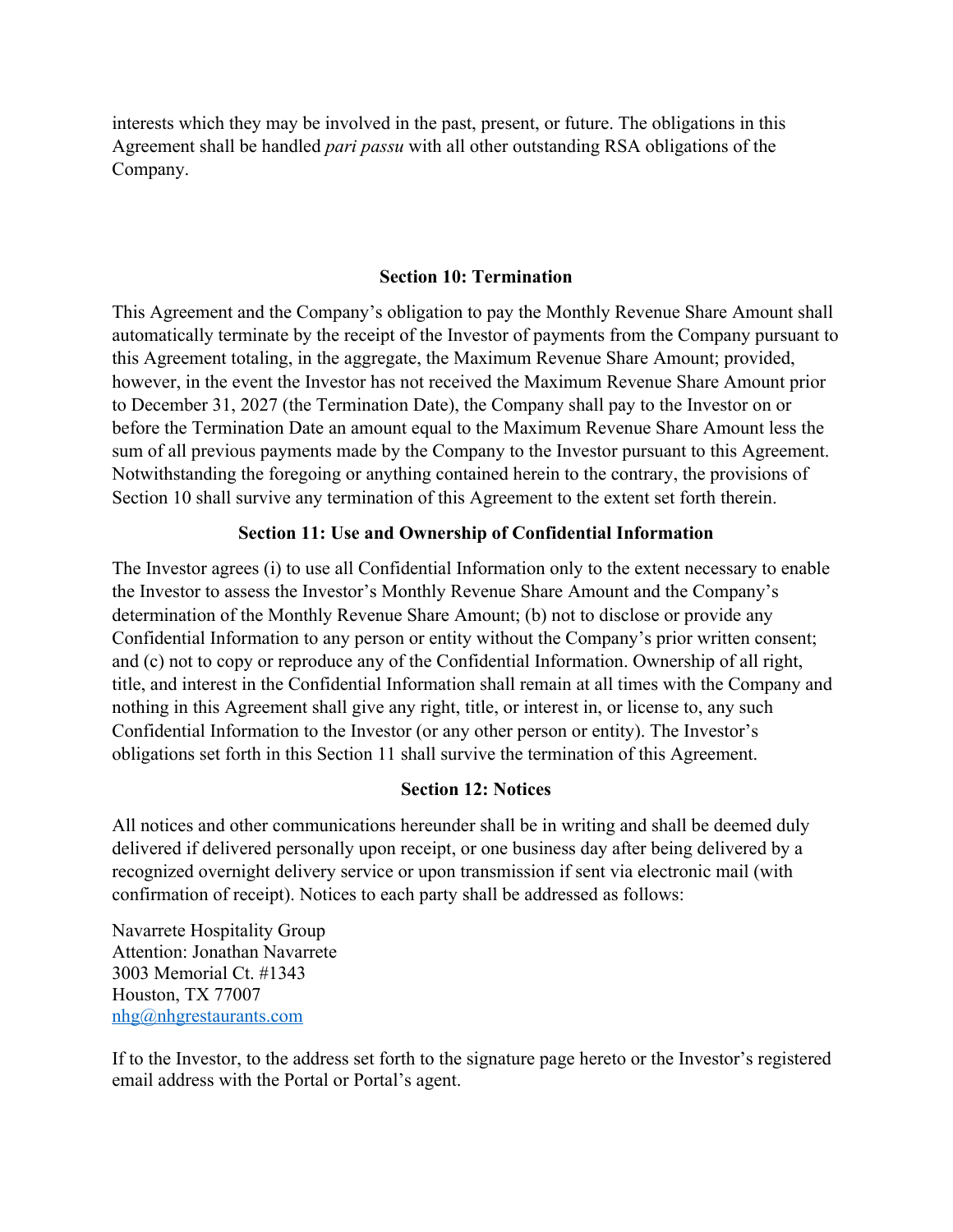Either party may specify a different address for notices to be sent by providing at least five (5) days prior written notice of such change in address to the other party.

#### **Section 13: Entire Agreement and Amendments**

This Agreement may not be modified or amended except pursuant to a written instrument signed by the Company and a majority of the holders of the then-outstanding principal amount of the RSAs (collectively the Majority Holders). Except as otherwise expressly provided herein this Agreement represents the entire agreement between the Investor and the Company regarding the subject matter hereof and supersedes all prior and contemporaneous communications, promises, and proposals, whether oral, written, or electronic between them.

## **Section 14: Severability**

In case any provision contained in this Agreement should be invalid, illegal, or unenforceable in any respect, the validity, legality, and enforceability, of the remaining provisions contained herein shall not in any way be affected or impaired thereby.

## **Section 15: Waiver**

The waiver or failure of either party to exercise in any respect of any right provided in this Agreement shall not be deemed a waiver of any other right or remedy to which either party to this Agreement may be entitled.

#### **Section 16: Successor and Assigns**

The rights and benefits of this Agreement shall inure to the benefit of, and be enforceable by, the Parties' successors and assigns. The rights and obligations of the Investor under this Agreement may only be assigned with prior written consent of the Company and in accord with Federal and state law. This Agreement may be sold, assigned, or otherwise transferred only pursuant to an effective registration under the Federal securities laws and qualification under applicable state securities laws, or an exemption from registration and/or qualification requirements of applicable Federal and state laws. This Agreement is transferrable only on the books of the Company.

## **Section 17: Governing Law**

This Agreement shall be governed by and in accordance with the laws of the State of Texas, without giving effect to the principles of conflicts of law.

## **Section 18: Counterparts**

This Agreement may be executed in two or more counterparts, each of which shall constitute an original, but all of which when taken together shall constitute one instrument and shall become effective when one or more counterparts have been executed by each party hereto and delivered to the other party.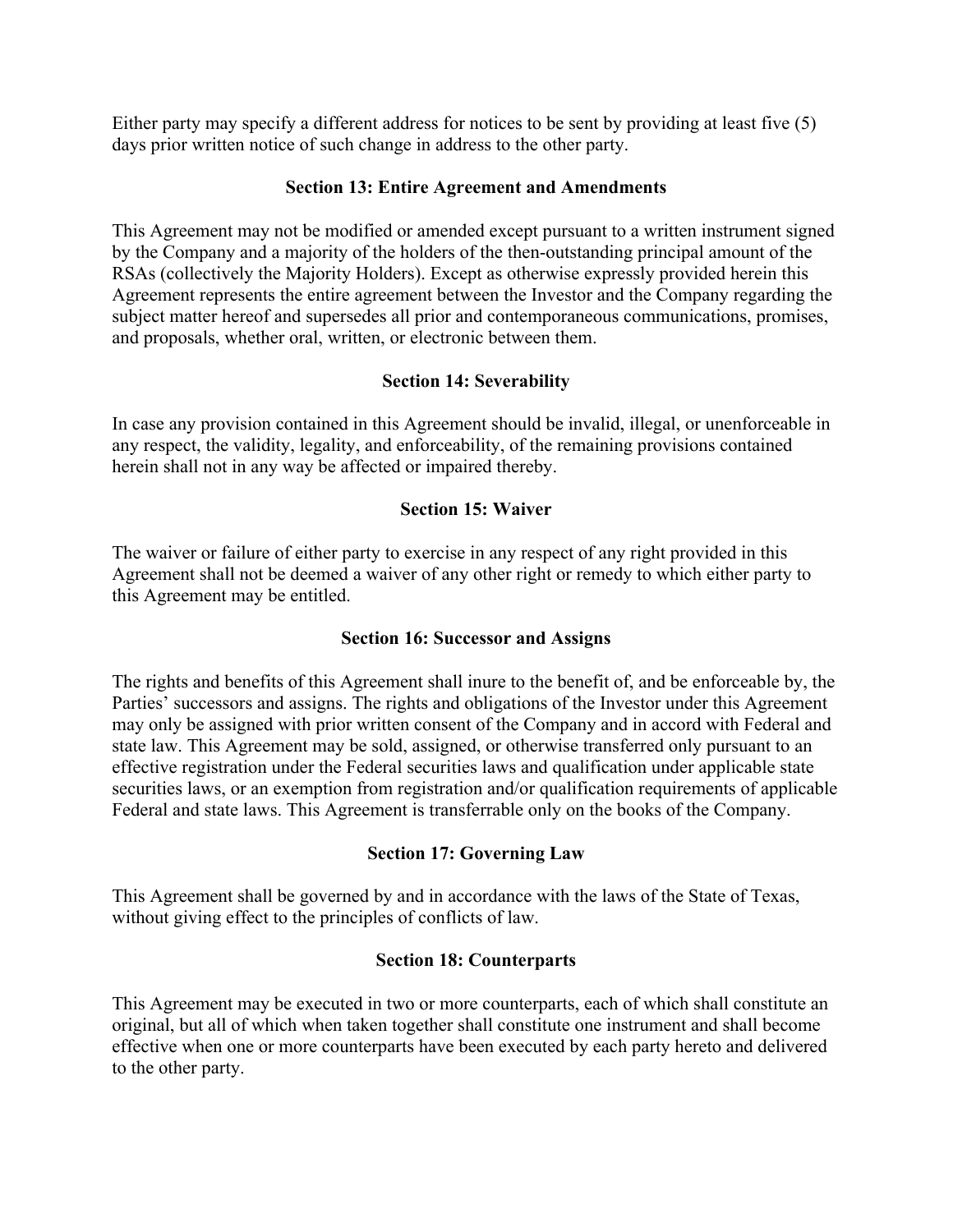#### **Section 19: Mandatory Binding Arbitration**

Each of the Company and the Investor hereby mutually agree that any and all claims or disputes (specifically including but not limited to any claims or disputes concerning or arising under the interpretation, binding effect, or applicability of this Section 19) now or at any time hereafter arising or made by one of such parties against the other, or as to which (a) on the one hand, the Company, and/or its members, affiliates, and agent, Portal, and/or its respective officers, managers, attorneys, accountants, agents or employees and (b) on the other hand, the Investor, and his, her, or its successors or assigns, may be adverse parties, whether arising out of this Revenue Sharing Agreement or the offer or sale by the Company to the Investor of this Revenue Sharing Agreement, or from any other cause, shall be resolved by confidential mandatory binding arbitration. All claims must be submitted for binding arbitration, on demand of either party, to the American Arbitration Association in the United States (AAA). The arbitration proceedings shall be conducted by one arbitrator and, except as this Section otherwise provides, according to the AAA's then current rules. All proceedings shall be conducted at a suitable location chosen by the arbitrator, which is within a five (5) mile radius of Company's then current principal place of business. All matters relating to arbitration will be governed by the United States Federal Arbitration Act (9 U.S.C. §§ 1 *et seq*.). Judgment upon the arbitrator's award may be entered in any court of competent jurisdiction.

#### **Section 20: No Stockholder Rights**

The Investor is not entitled, as a holder of this instrument, to vote or receive dividends or be deemed a holder of membership interest in the Company for any purpose, nor will anything contained herein be construed to confer on the Investor, as such, any of the rights of a member owner of the Company or any right to vote for the election of directors or upon any matter submitted to members at any meeting thereof, or to give or withhold consent to any corporate action or to receive notice of meetings, or to receive subscription rights or otherwise.

#### **Section 21: Tax Matters**

The Investor shall be responsible for all tax obligations incurred in connection with its investment.

**IN WITNESS WHEREOF**, this Agreement has been duly executed as of the Effective Date.

> **"COMPANY" Navarrete Hospitality Group** By: Printed: Title<sup>.</sup>

#### **INVESTOR ACKNOWLEDGES THAT THIS AGREEMENT INCLUDES A MANDATORY BINDING ARBITRATION CLAUSE. "INVESTOR"**

Signature of Investor: